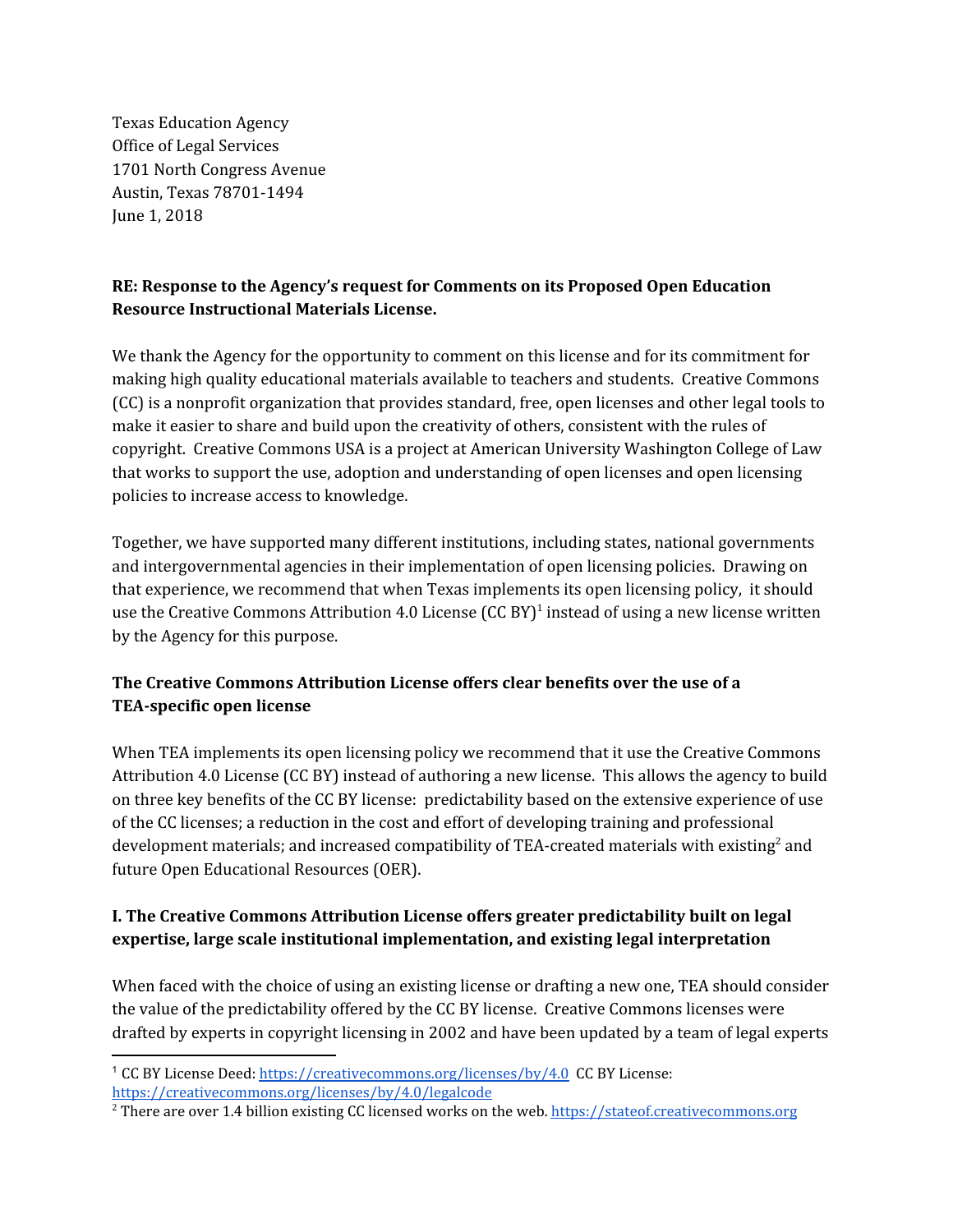to the current version 4.0 license to reflect 17 years of real-world licensee and licensor experience. The original drafting and these updates reflects notable cumulative legal expertise in copyright licensing and real world testing that are unnecessary for TEA to duplicate.

Over that time, Creative Commons licenses have been used by many large-scale institutional users including US K-12 state OER initiatives in 20 states, district-level initiatives in over 100 districts, $^3$ state higher education initiatives, and higher education adoptions at over 2,000 U.S. institutions. Administrators and general counsel at these institutions have examined the licenses, and their feedback and experience has informed the latest license versions.

Early innovators in the online and open education world have also used Creative Commons Licenses, and have tested the function of the license in a large range of legal operating environments. Creative Commons Licenses are used by OpenStax, the Open Textbook Network, MIT OpenCourseWare, Open Yale, and the Khan Academy to deliver innovative educational content at scale.

Funding agencies, such as the US Department of Education, the US Department of Labor, USAID, the US Department of State, the Gates Foundation, the Ford Foundation, and the Hewlett Foundations use Creative Commons Licenses to implement open licensing requirements in their grants. State level funders, such as California and Washington State Community College systems require CC BY licenses on all educational resources created with system funding. Internationally, intergovernmental organizations and multiple national governments around the world all use Creative Commons licenses to implement their open licensing policies.

For the past 17 years these institutions and users have provided real-world testing for how to implement an open policy with a Creative Commons license. By using a CC BY License on TEA materials, TEA gains predictability and the ability to draw on this experience, rather than deal with unexpected issues from a new license.

Creative Commons licenses have seldom given rise to litigation. However, they have been litigated and in all known cases they have been enforced and interpreted as designed by courts in the United States and around the world. $<sup>4</sup>$  Again, by drafting a new license, TEA forgoes the benefit of this</sup> predictability and legal precedent.

## **II. Creative Commons Licenses are addressed in existing teacher professional development trainings and materials**

Clear public materials, examples, and  $FAQs<sup>5</sup>$  on implementation and interpretation exist for Creative Commons licenses for both licensors and licensees.

<sup>3</sup> <https://tech.ed.gov/open>

<sup>4</sup> CC Case Law: [https://wiki.creativecommons.org/wiki/Case\\_Law](https://wiki.creativecommons.org/wiki/Case_Law)

<sup>5</sup> <https://creativecommons.org/faq>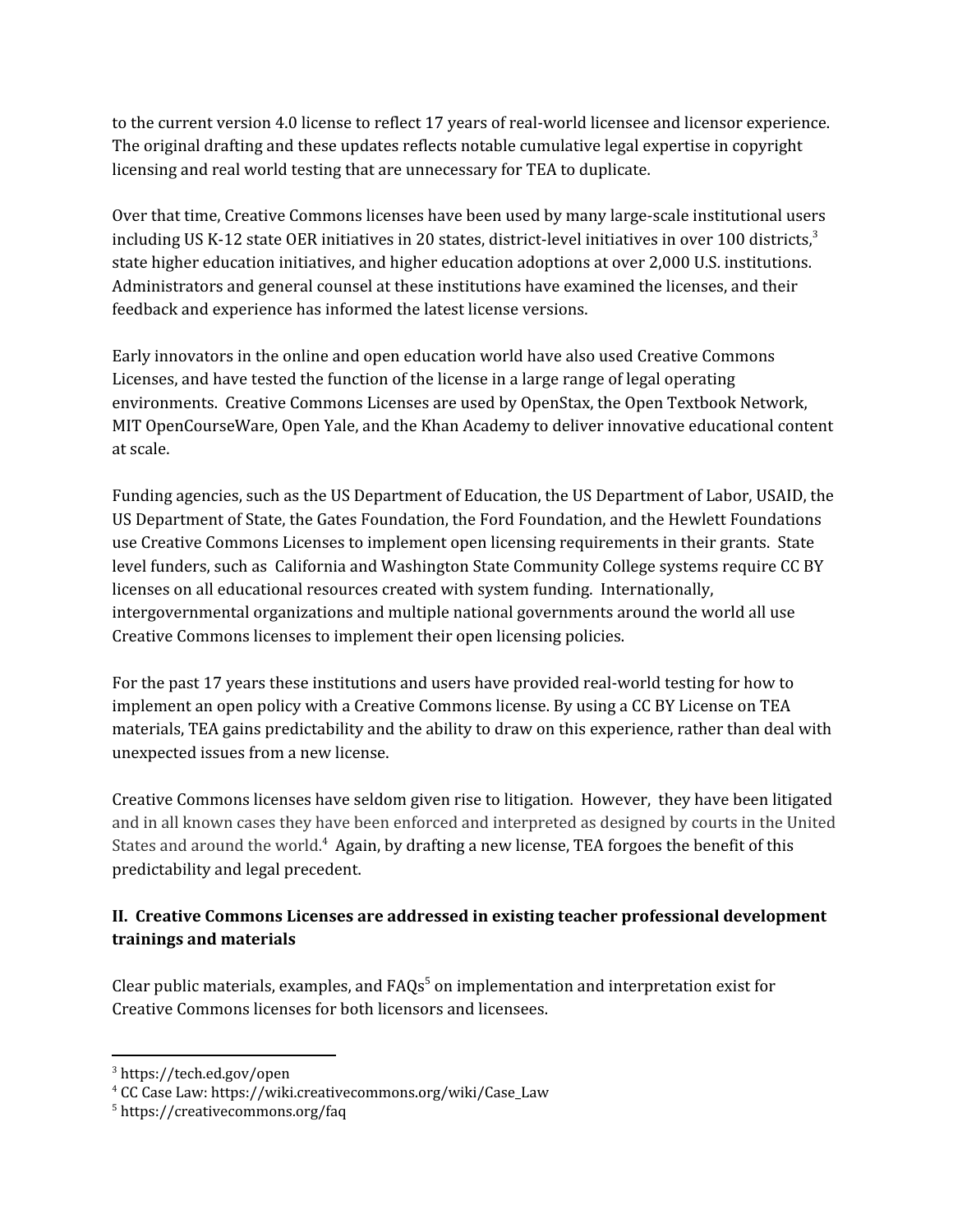Existing teacher professional development materials and opportunities for teachers and instructional designers exist for the Creative Commons Licenses that would otherwise need to be created and offered by TEA. In contrast, if TEA uses a CC license, it can build on:

- Trainings on OER and Creative Commons licenses at teacher professional development events that have already familiarized many teachers with the basics principles of how Creative Commons licenses work to facilitate the creation and use of OER. Examples include:
	- Conferences such as ISTE and INACOL
	- Meetings where OER is highlighted, such as the Future Ready and #GoOpen Summits
	- Trainings by other funders who use CC licenses to implement their open licensing policies
	- Experiences with partner organizations such as the Council of Chief State School Officers (CCSSO) who use CC BY licenses on their own institutional materials.<sup>6</sup>
- Institutional materials created by other Creative Commons users, including, for example:
	- $\circ$  Rebus Guide to Making Open Textbooks<sup>7</sup>
	- $\circ$  Washington State's OSPI OER Implementation Playbook<sup>8</sup>
- Explanatory materials and training provided by Creative Commons
	- $\circ$  Creative Commons Certificate Training Materials<sup>9</sup>
	- $\circ$  CC USA fact sheets<sup>10</sup>

## **III. Increased Interoperability with Existing Openly Licensed Content**

The final benefit that TEA would see from using Creative Commons licenses is clear compatibility with the 1.4 billion existing works shared under Creative Commons licenses. One main benefit of OER is the ability to reuse and adapt in other schools, in other states or countries, in other languages.

As discussed in Section I, Creative Commons licenses are used by other states, institutions, agencies, and governments not only to give the public permission to use those materials, but also so that materials created by a wide range of producers and funders are interoperable under a standard set of conditions that are easy for users to expect. Many funding agencies and foundations require the use of CC license to ensure that their grantees' works will be interoperable with existing and future OER, and to reduce the waste of duplication of effort.

Given the value of the materials potentially created by TEA under this program, it would be a missed opportunity for those materials to not be fully and clearly compatible with existing OER licensed under a CC license.

<sup>6</sup> https://www.ccsso.org/index.php/creative-commons

<sup>7</sup> https://press.rebus.community/makingopentextbookswithstudents/

 $8$  http://www.k12.wa.us/OER/101.aspx

<sup>9</sup> [https://certificates.creativecommons.org](https://certificates.creativecommons.org/)

<sup>10</sup> https://creativecommonsusa.org/index.php/fact-sheets